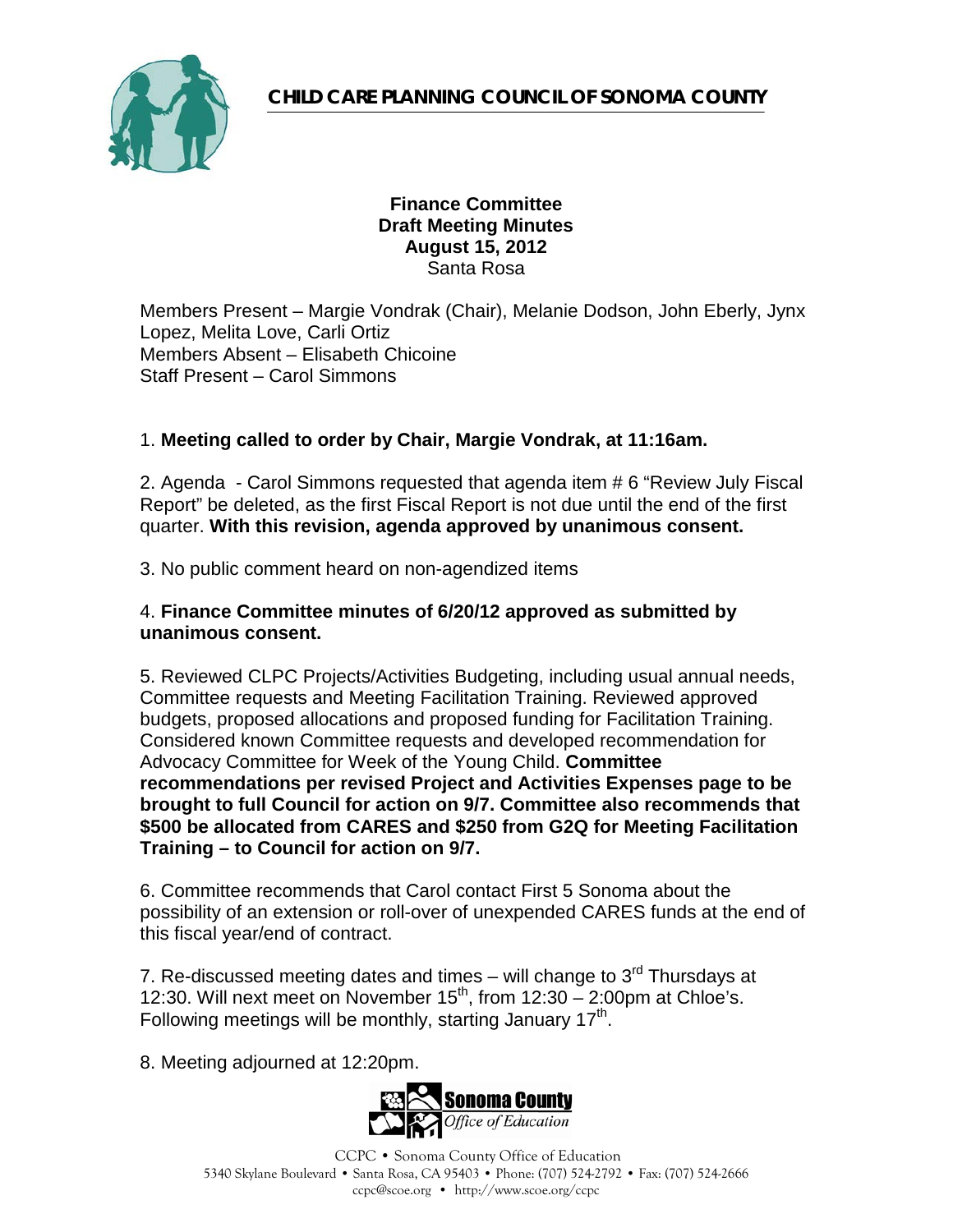

#### **Finance Committee Meeting Minutes November 28, 2012** Chloé's French Café, Santa Rosa DRAFT

Members Present – Margie Vondrak (Chair), Elisabeth Chicoine, Melanie Dodson, Jynx Lopez, Melita Love, Carli Ortiz Member Absent - John Eberly Staff Present – Carol Simmons

### 1. **Meeting called to order at 12:40pm by Co-Chair Margie Vondrak.**

### 2. **Agenda approved as submitted by unanimous consent.**

3. No public comment heard on non-agendized items

#### 4. **Finance Committee minutes of 8/15/12 approved as submitted by unanimous consent.**

5. Reviewed first quarter Fiscal Report, including CLPC Projects/Activities Budget.

a. Considered potential allocation for First 5 RFP grant writer for CCPC Data Project application – **Committee recommends that based on unexpended funds in other line items, up to \$2,500 be allocated for a grant writer.**

b. Discussed usage of AB212 funds, and potential allocation for additional training opportunities. **Committee recommends that \$6,000 be allocated for the PDP application that was unfunded due to early full allocation of funding, and for a FCCERS training.**

7. Reviewed CARES and Gateway to Quality carry-over budget increases and allocations. Carol reported that First 5 cannot address an extension of our contract until they release and fund a new RFP for CARES Plus Round 2. Committee asked Carol to bring an estimate for stipend awards for this year to next meeting. **Melanie Dodson moved that the Committee approve recommendation of revised budgets; Melita Love seconded; motion carried.**

a. Discussed implementation of CARES Plus Leadership component. **Committee recommends maximum of \$500 per participant.**

b. Discussed potential additional CARES Plus activities – Career Pathways brochure, enhanced in-person and/or "champion" participant outreach for 13-14 launch, training for new staff, honoring degree attainment at Provider Evening of Honor. Future years – add a training component (like Component A)?

8. Meeting adjourned at 2:15pm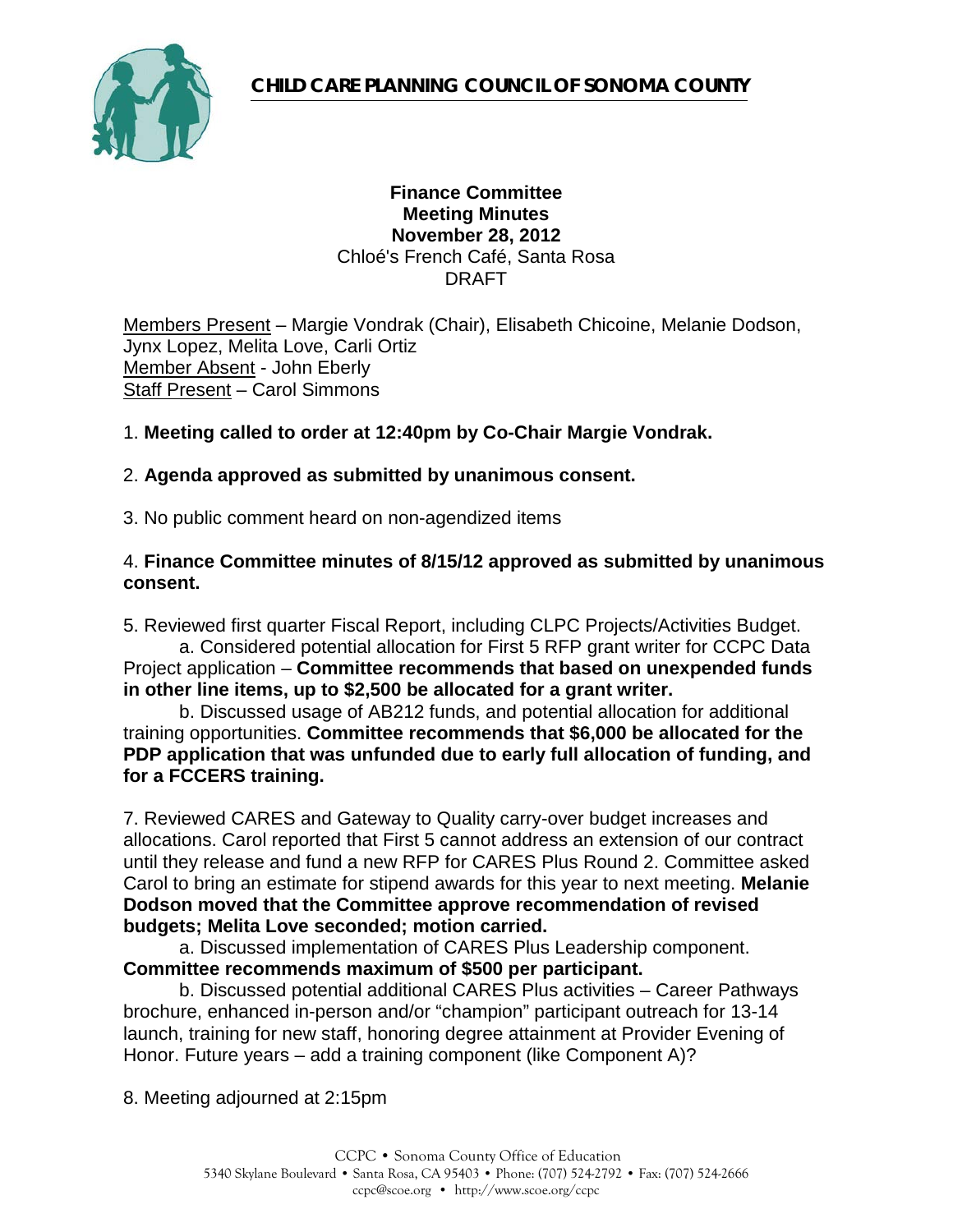# **Finance Committee Meeting Minutes February 20, 2013**

Chloe's French Café, 3883 Airway Drive, Suite 145, Santa Rosa

# DRAFT

Members Present – Margie Vondrak (Chair), Elisabeth Chicoine, Melanie Dodson, Melita Love Members Absent – John Eberly, Jynx Lopez Staff Present – Carol Simmons

### 1. **Meeting called to order by Margie Vondrak at 11:53am.**

### 2. **Agenda approved with correction of item # 5 to "Review January Fiscal Report", by unanimous consent.**

3. No public comment heard on non-agendized items.

### 4. **Finance Committee minutes of 11/28/12 approved by unanimous consent.**

5. Reviewed January Fiscal Report – **Committee recommends eliminating the allocation of the LPC Project and Activity funds for Member Reimbursements (\$300).** We could probably also reduce the ADA accommodations allocation if needed. Carol will check with the Professional Development Committee about their \$500. All the Committees will be reporting next month on their funding usage.

6. Gateway to Quality Expansion funds – Carol reported that First 5 Sonoma informed her yesterday that they have decided that it would work best not to implement the expansion this fiscal year, but to extend our current contract for \$46,026 through 6/30/13, and then to do a new contract with the increased funds and revised Scope of Work (adding CLASS activities) effective 7/1/13. We may be able to do some of the expansion work this year (cross-training QIVs in FCCERS, CLASS trainings, community ERS trainings) out of the existing funds, but we may need to wait until next year.

7. California Child Care Coordinators Association – Statewide Economic Impact Report -\$200 – The Executive Committee has recommended that CCPC participate in this, and asks the Finance Committee to identify a potential source for these funds. **Finance Committee recommends \$200 be allocated from the**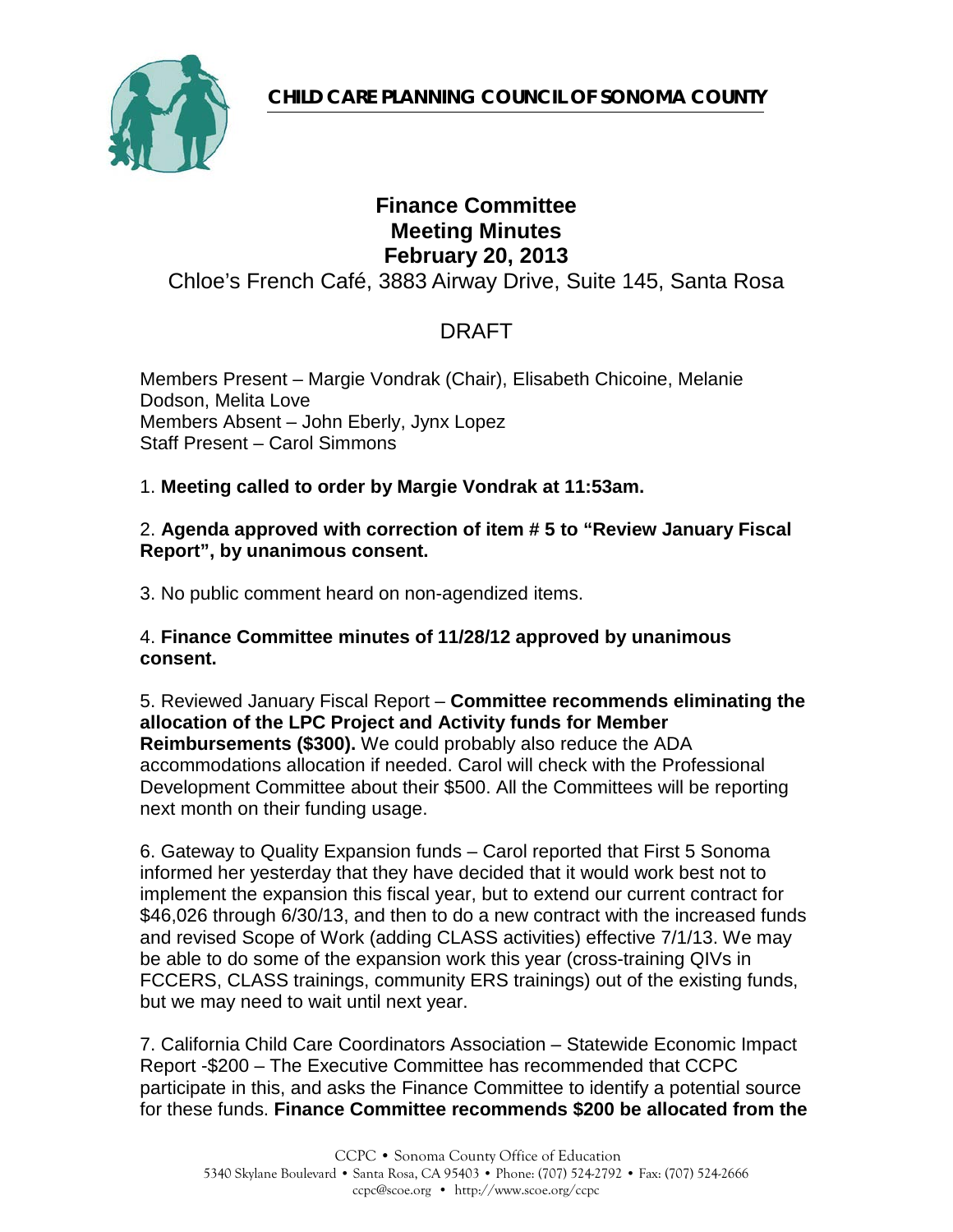

**Project and Activity Funds (freed up by eliminating the allocation for Member Reimbursements).** Margie suggested that we consider next year leaving some funding unallocated for these types of mid-year needs.

8. FCCERS training – pay from AB212 or Gateway to Quality – Carol reported that although there was a question of considering whether to pay for this training out of the G2Q expansion, based on yesterday's change of plans by First 5 Sonoma, this training will need to be paid for out of AB212 as originally approved.

The Committee discussed the training proposal by Lisa Grocott and Amy Mauro, and the fact that Lisa and Amy are the only qualified individuals in the county to conduct a FCCERS Reliability Training. The Committee also discussed the reasonableness of the bid, and potential ways to expand the reach of the training. The CCPC Contracting Protocol states "If three buds or estimates cannot be obtained, CCPC will maintain documents that establish the reasons why three bids could not be obtained, and the reasonableness of the proposed expenditure without three bids or estimates."

The Committee also discussed the proposed timing of the training (July or late June), and recommends doing the training in July, while purchasing materials for the training out of this year's AB212 funds.

The Committee also recommends that participants be required to make some kind of commitment to share their training with others in the county. It was also recommended that as a county we develop a goal for how many individuals we want to have trained.

#### **The Finance Committee recommends approving the Training Proposal as submitted by Lisa Grocott and Amy Mauro.**

9. **Meeting adjourned at 12:40pm.**

Future meetings for the rest of this fiscal year will be on the 3<sup>rd</sup> Wednesdays, from 9:00am-10:30am.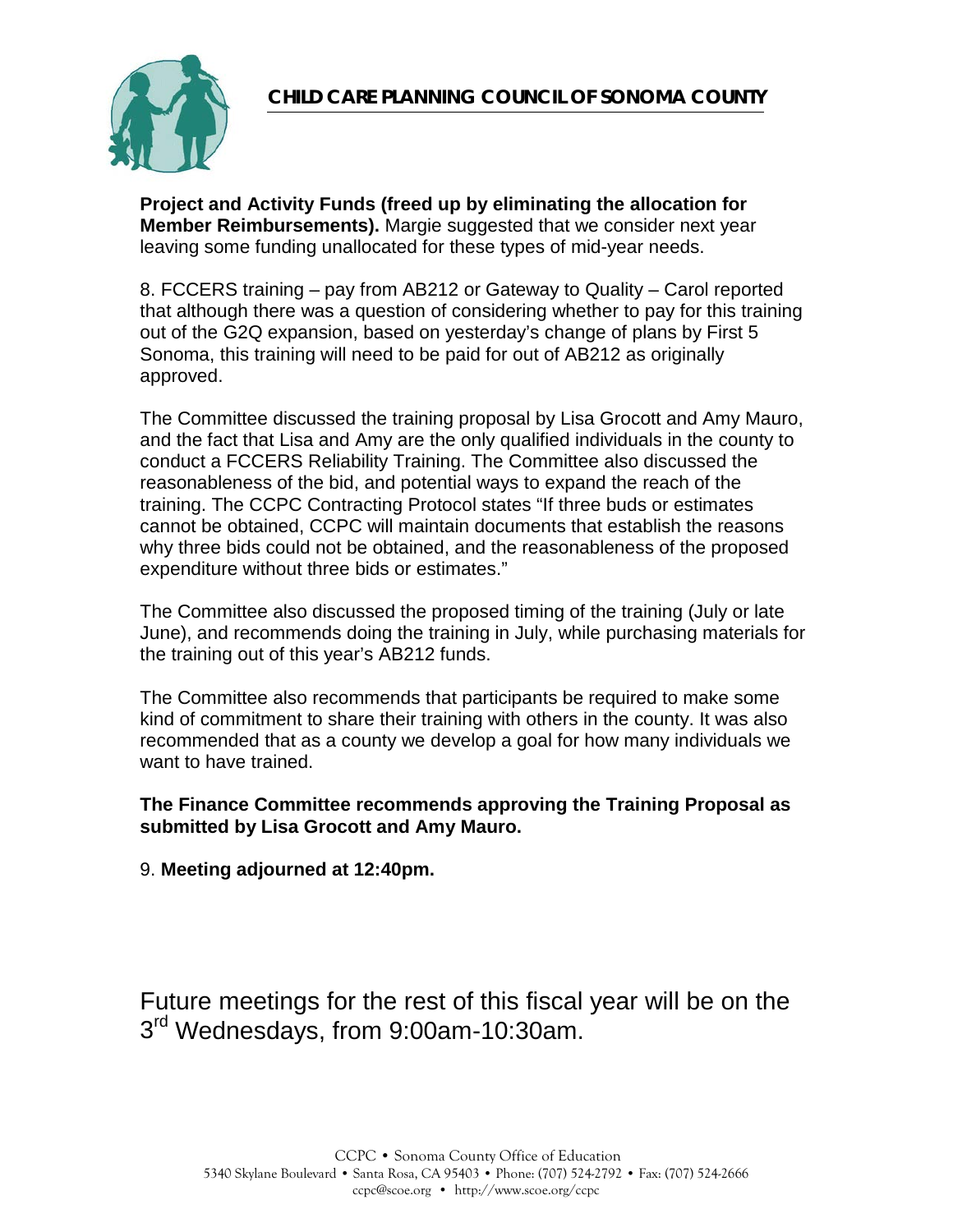

### **Finance Committee Meeting Minutes March 20, 2013** Santa Rosa

Members Present – Margie Vondrak (Chair), Melanie Dodson, Jynx Lopez, Melita Love Members Absent: Elisabeth Chicoine Staff Present: Carol Simmons

1. Meeting called to order by Chair Vondrak at 9:13am.

2. Agenda approved as submitted by unanimous consent.

3. No public comment on non-agendized items heard.

4. Minutes of Finance Committee meeting 2/20/13 approved as submitted by unanimous consent.

- 5. Reviewed February Fiscal Report.
	- a. Carol will try again to get a final answer from SCOE about phone costs.

b. Executive Committee made a time urgent decision to approve up to \$400 for research costs for Zip Code priorities, if the Finance Committee is able to identify available funding in the CLPC budget. Carol reported that the Professional Development Committee would like to use \$100 of its \$500 allocation to purchase two \$50 gift cards from Lakeshore Learning as incentives for providers to participate in the Professional Development Needs Assessment Survey being conducted collaboratively with 4Cs; it does not have a need for the remaining \$400. **The Finance Committee approved the use of \$100 CLPC funds for two \$50 gift card incentives for Professional Development Needs Assessment Survey, and use of the remaining \$400 for the Zip Code Priorities. To full CCPC meeting on 4/5 for ratification.**

c. As previously approved by the full Council, \$6,000 has been allocated from AB212 to fund a FCCERS training for CDD-contracted program staff. Use of **\$400 of these funds for eight \$50 gift cards from Lakeshore Learning as incentives for FCC providers to allow the training to occur in their sites approved by Finance Committee.**

d. Carol reported that as part of the Provider Appreciation event planning committee, she purchased name ribbons for \$26 plus tax and shipping = \$36. As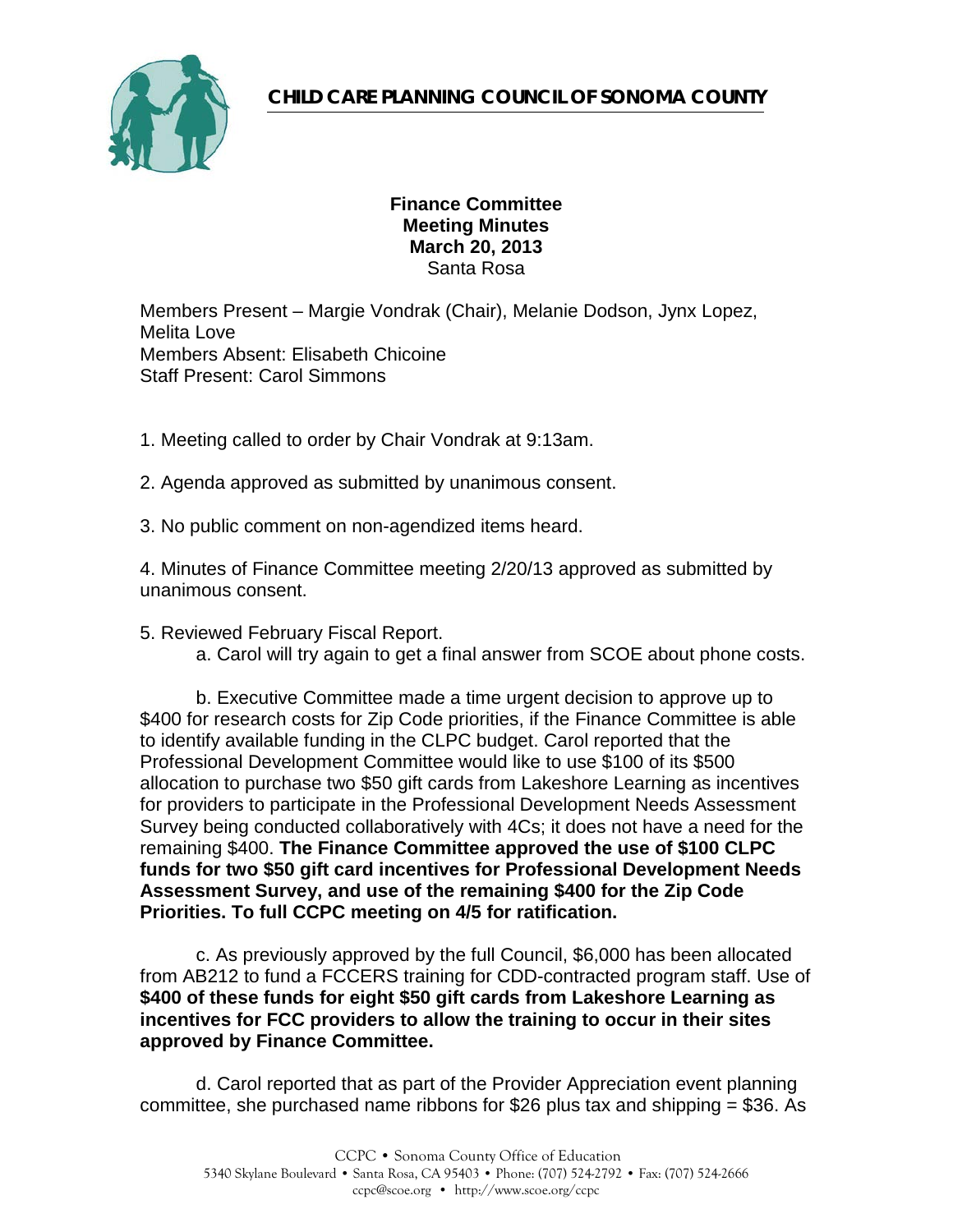

the Council had stated an interest in providing more funding for this event as available, she asked if the Committee would recommend CCPC covering this expense. **Finance Committee approved this expenditure as CCPC outreach expense.**

e. Carol will do a detailed projection of line item costs/balances for next Finance Committee meeting.

f. Committee would like to allocate more funds for June CCPC retreat if available.

6. Review draft budget for 2013-2014

a. Carol will double-check Coordinator allocations.

b. Carol will continue discussions with staff about possible increased hours for new CARES program components.

7. Meeting adjourned at 10:20am.

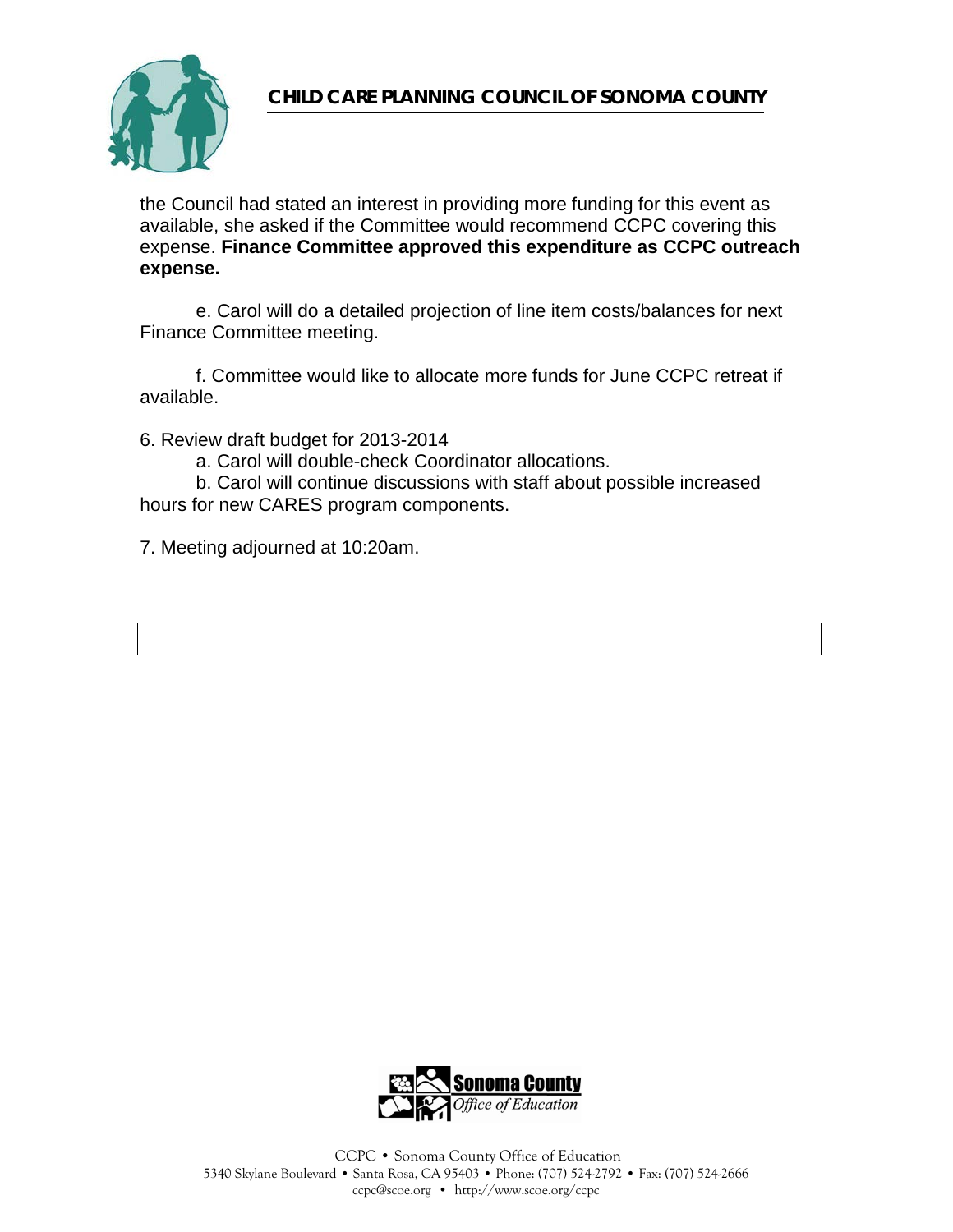

## **Finance Committee Meeting Minutes April 17, 2013** Santa Rosa

*Revised*

Members Present – Margie Vondrak (Chair), Elisabeth Chicoine, Melanie Dodson Members Absent: Jynx Lopez, Melita Love Staff Present: Carol Simmons

1. Meeting called to order at 9:10am by Chair Margie Vondrak.

2. Agenda approved as submitted, by unanimous consent.

3. No public comment heard on non-agendized items

4. Finance Committee minutes of 3/20/13 approved by unanimous consent.

5. Reviewed March Fiscal Report

a. Carol reported that office phone costs are now included in indirect to SCOE.

b. Carol reported that the Advocacy and Marketing Committees have a shortfall of \$75.48 for WOYC

c. Discussed need for increased funds for CCPC Retreat 6/5 – Executive Committee recommended allocating an additional \$350 for the trainer. Also discussed year-end Member Appreciation supplies.

d. Carol reported on need for CLASS training for G2Q – will do in 13-14.

e. Discussed expending \$175 out of existing office supply funds for CCPC envelopes – within previously approved line items – OK to proceed.

f. EIR graphic – Carol has received one proposal for \$3,500, and is working on obtaining 1-2 more.

g. Reviewed year-end projected spending and balances – between all contracts, we will have approximately \$1,668 in office and other supplies, and \$5,358 in other line items.

h. Finance Committee recommends allocating:

i. \$75.48 for WOYC

ii. \$175 for CCPC envelopes

iii. Recommendations for year-end spending to go to full Council Additional \$350 for Retreat trainer (for a total of \$600 fee, with previously allocated funds)

Additional \$800 for retreat expenses and Member supplies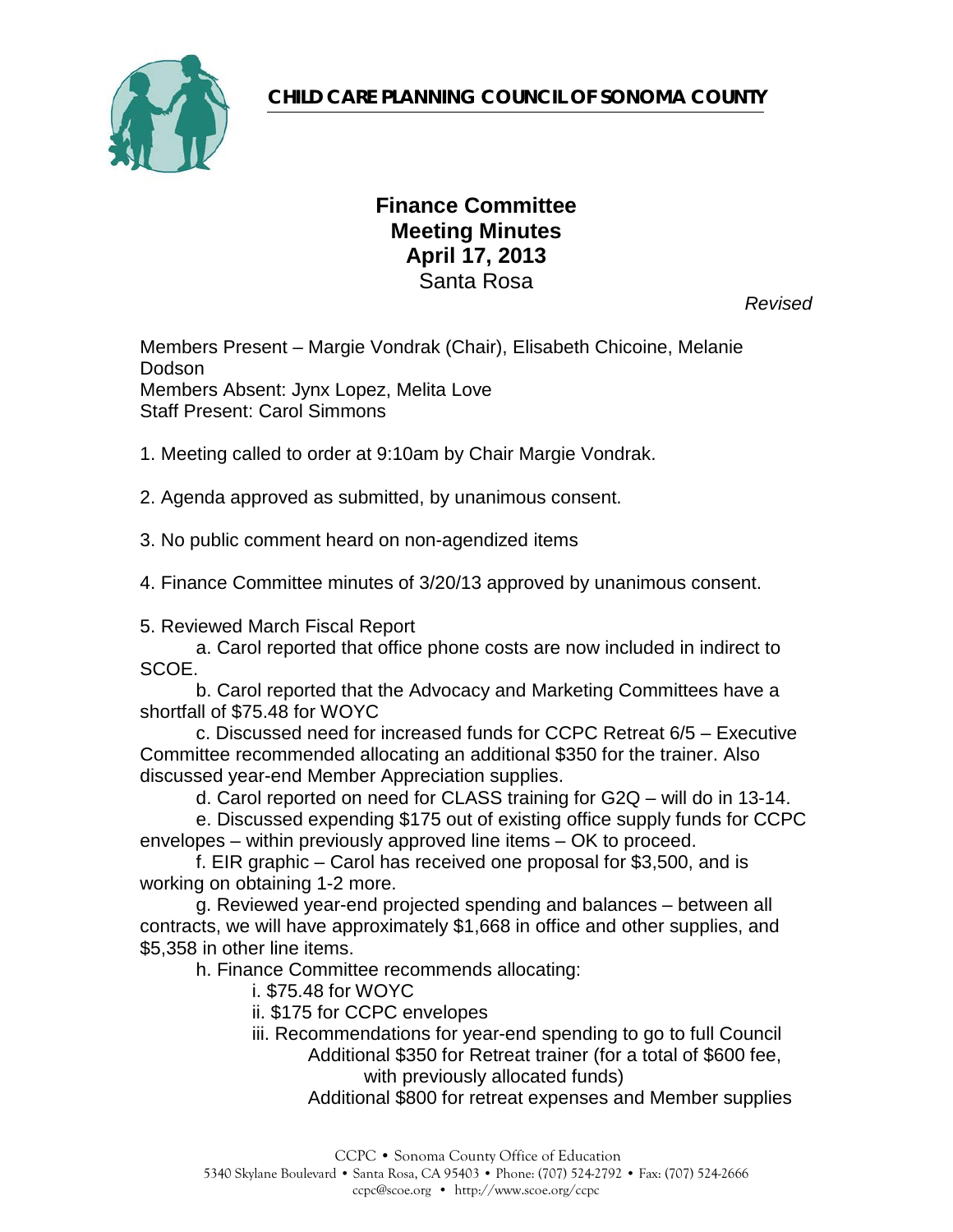**CHILD CARE PLANNING COUNCIL OF SONOMA COUNTY** 



\$3,500 – up to this amount for EIR graphic

6. Reviewed draft budget for 2013-2014 and CARES draft budget for 2013-2016

a. Carol pointed out that we have included an increase in Program Assistant hours, from 25 per week to 30 hours per week, based on the 3 new CARES Plus participant components.

b. Carol will revise the AB212 allocations for stipends and Professional Development project to ensure that at least 50% of the available funding is being used for stipends.

c. Will submit this Preliminary Budget to full Council for approval at the May meeting.

7. Meeting adjourned at 10:20am.

Materials related to an item on this agenda submitted to the Council after distribution of the agenda packet are available for public inspection in the CCPC office at 5340 Skylane Blvd, Santa Rosa, CA, during normal business hours. For disability accommodation, please contact us at (707)524-2792.

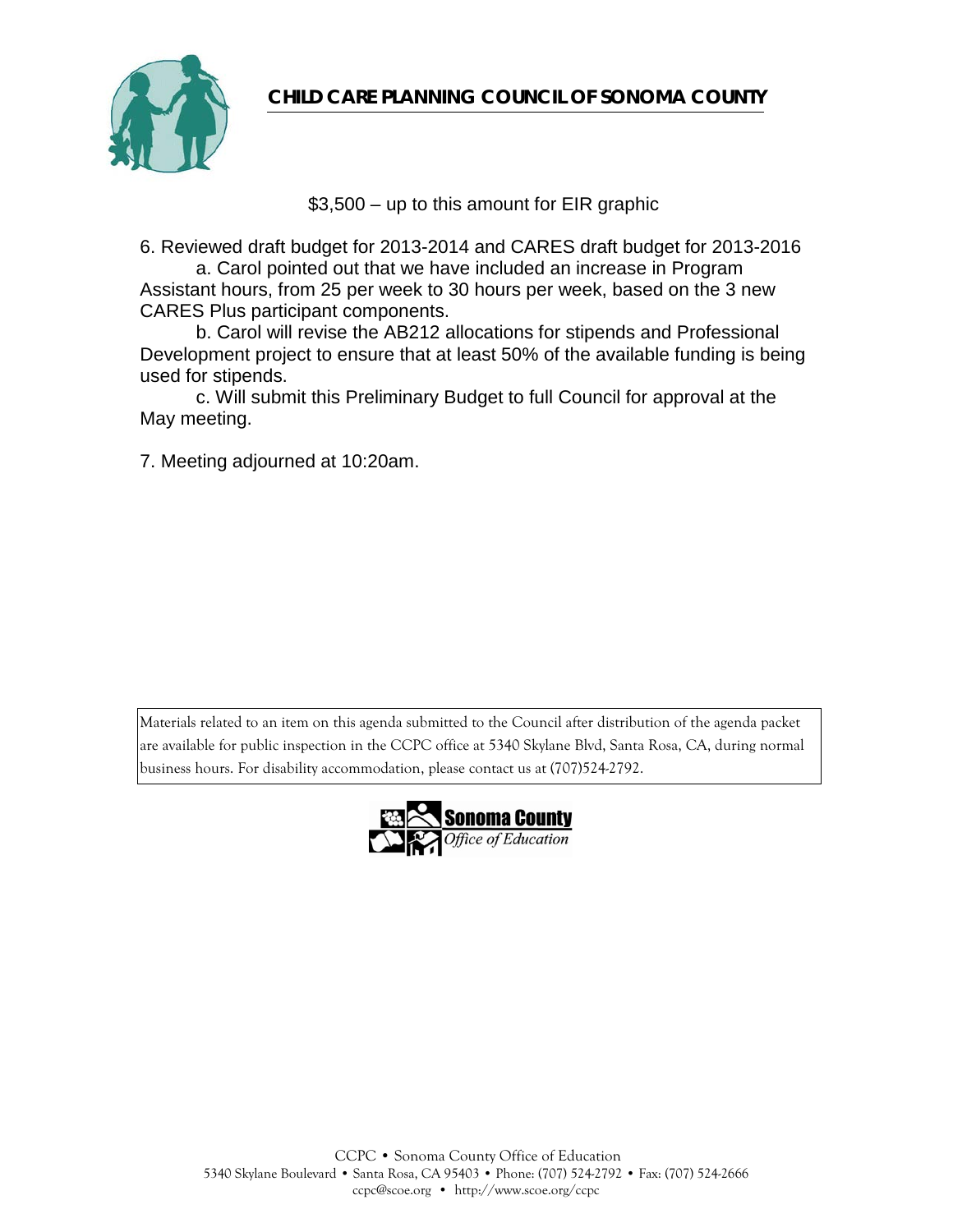

## **Finance Committee Meeting Minutes May 15, 2013** Santa Rosa

Members Present – Margie Vondrak (Chair), Elisabeth Chicoine, Melanie Dodson, Melita Love Members Absent - Jynx Lopez Staff Present – Carol Simmons

\*\*action items

1. Meeting called to order at 9:15am.

2. Added "Review Committee Accomplishments" as item #7. Agenda approved with change, by unanimous consent.

3. No public comment heard on non-agendized items

4. Minutes of Finance Committee meeting on 4/17/13 reviewed. Will add clarification that recommended allocations for Retreat trainer and costs were in addition to existing allocation. With change, minutes approved by unanimous consent.

5. Reviewed April Fiscal Report and Year End Spending.

6. Reviewed draft budget for READY subcontract for 2013-2015. Suggested revisions – include some Coordinator time, add quarterly G2Q meetings, remove reliability checks from 3<sup>rd</sup> partial year.

7. Reviewed Committee annual accomplishments.

8. Meeting adjourned at 10:30am.